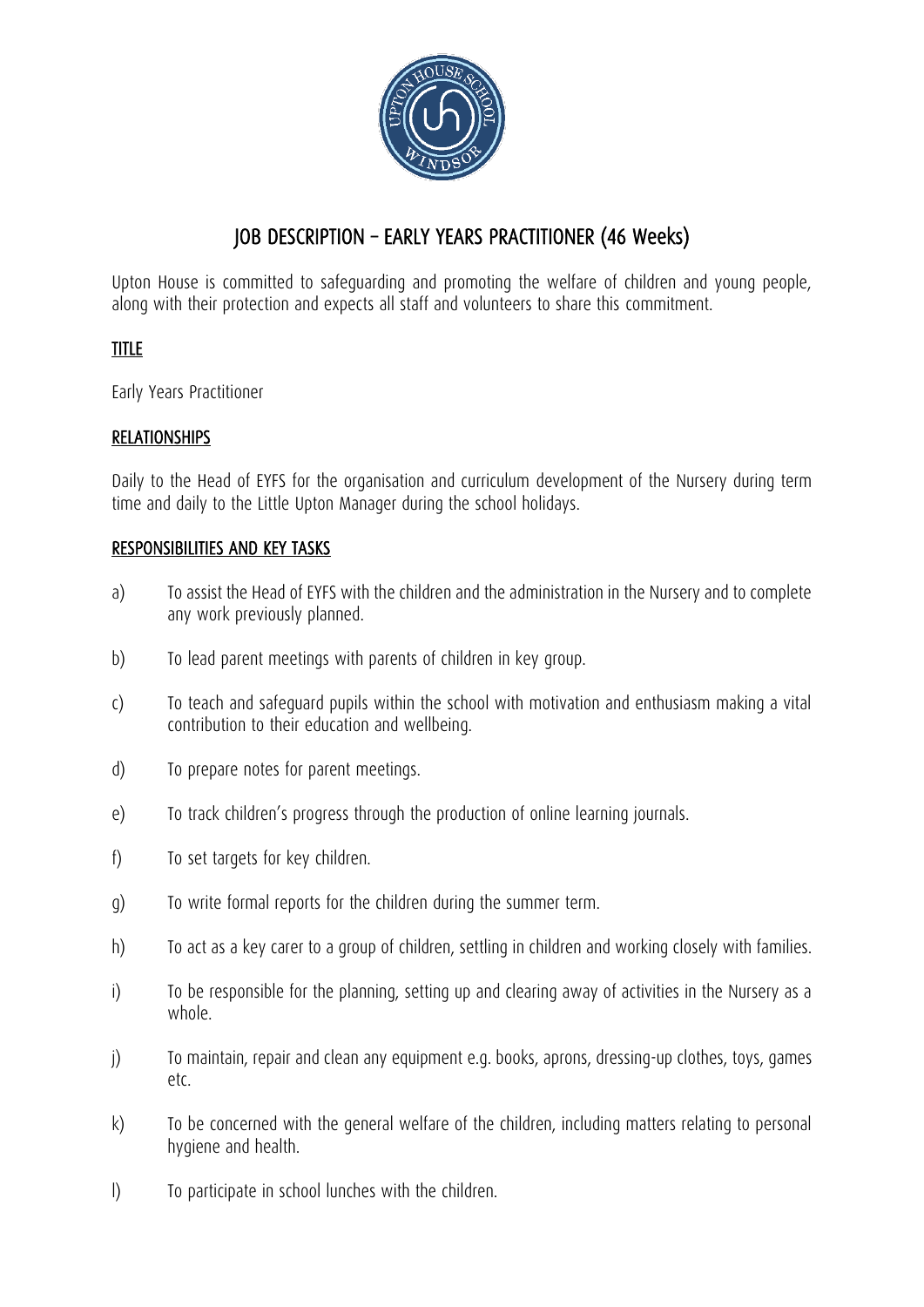- m) To undertake outdoor play supervision within the Nursery and after-school duties where applicable e.g. prep, tea.
- n) To undertake supervision of extended day activities when required for cover.
- o) To prepare classrooms and outdoor areas for play activities.
- p) To attend departmental staff meetings and other staff meetings as required.
- q) To undertake setting-up and maintaining effective and efficient communication to parents.
- r) To be responsible for ensuring that the display boards are attractive and up-to-date.
- s) To undertake INSET courses as necessary for professional development.
- t) To be responsible, with the Head of EYFS, to update records and assess when necessary.
- u) To undertake such other duties consistent with the nature and responsibility of the post as may be reasonably assigned by the Head.

Reviewed June 2021